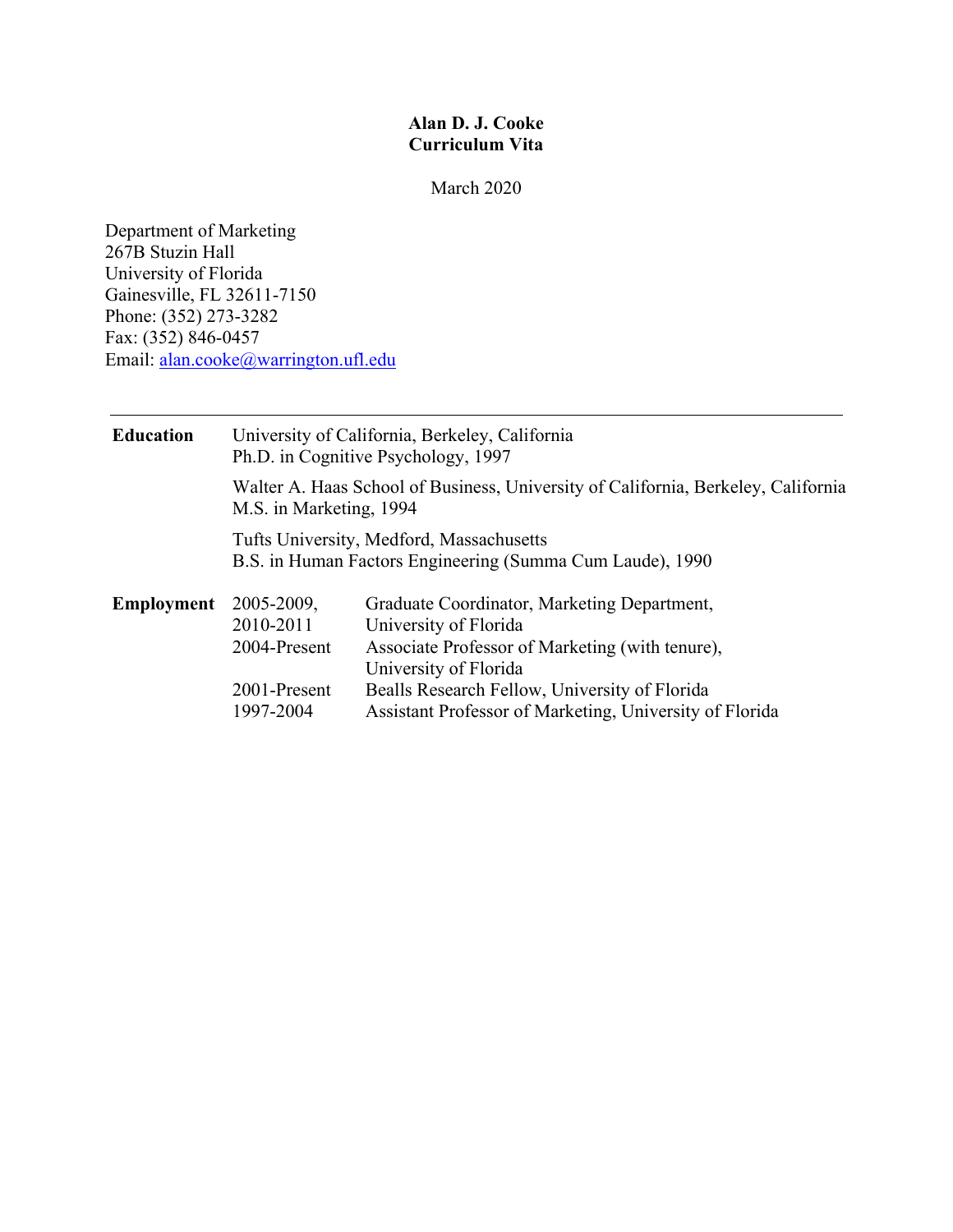| Academic          |                                                                                 |
|-------------------|---------------------------------------------------------------------------------|
| <b>Honors</b> and | Best Paper. Latin American ACR Conference, 2008                                 |
| Awards            | Elective Teacher of the Year, Florida MBA Programs, 2009                        |
|                   | Teacher of the Year, Warrington College of Business Administration, 1999, 2004, |
|                   | 2019                                                                            |
|                   | Bealls Research Fellowship, 2001-2013                                           |
|                   | John Castellan Award, Society for Judgment and Decision Making, 2000            |
|                   | Beta Gamma Sigma, 2006                                                          |
|                   | Tau Beta Pi, 1989                                                               |

## **Research Funding**

| 2011 | mLab: A Collaborative Mobile Research Lab.                    | Marketing Science Inst. | \$10,000 |
|------|---------------------------------------------------------------|-------------------------|----------|
| 2013 | "Ideas" Challenge in Celebration of MSI's<br>50th Anniversary | Marketing Science Inst. | \$40,000 |

## **Publications**

- Rice, Dan H., Alan D.J Cooke, and Yanmei Zheng (2019). "The impact of bundle comparisons on bundle preference." *Journal of Behavioral Decision Making.*
- Rao, Vithala R., Gary J. Russell, Hemant Bhargava, Alan Cooke, Tim Derdenger, Hwang Kim, Nanda Kumar, Irwin Levin, Yu Ma, Nitin Metha, John Pracejus, R. Venkatesh (2018), "Emerging trends in product bundling: Investigating consumer choice and firm behavior." *Customer Needs and Solutions*, **5** (1-2), 107-120.
- Cooke, Alan D.J. and Peter P. Zubcsek (2017), "The Connected Consumer: Connected Devices and the Evolution of Customer Intelligence," *Journal of the Association for Consumer Research*, **2** (2), 164-178.
- De Wilde, Els, Alan D.J. Cooke and Chris Janiszewski (2008). "Attentional contrast during sequential judgments: A source of the number-of-levels effect." *Journal of Marketing Research*, **45** (4), 437-449.
- Meyvis, Tom and Alan D.J. Cooke (2007), "Learning from mixed comparisons: Anticipation of the future reduces appreciation of the present," *Journal of Consumer Research*, **34** (2), 200–211. Reported in: http://www.psychologia-spoleczna.pl/content/view/250/58/
- Amir, On, Dan Ariely, Alan D.J. Cooke, David Dunning, Nicholas Epley, Uri Gneezy, Botond Koszegi, Donald Lichtenstein, Nina Mazar, Sendhil Mullainathan, Drazen Prelec, Eldar Shafir, and Jose Silva (2005), "Behavioral economics, psychology and public policy," *Marketing Letters*, **16**, 3/4, 443-454.
- Alba, Joseph W. and Alan D.J. Cooke (2004), "When absence begets inference in conjoint analysis," *Journal of Marketing Research*, **41** (November), 382-387.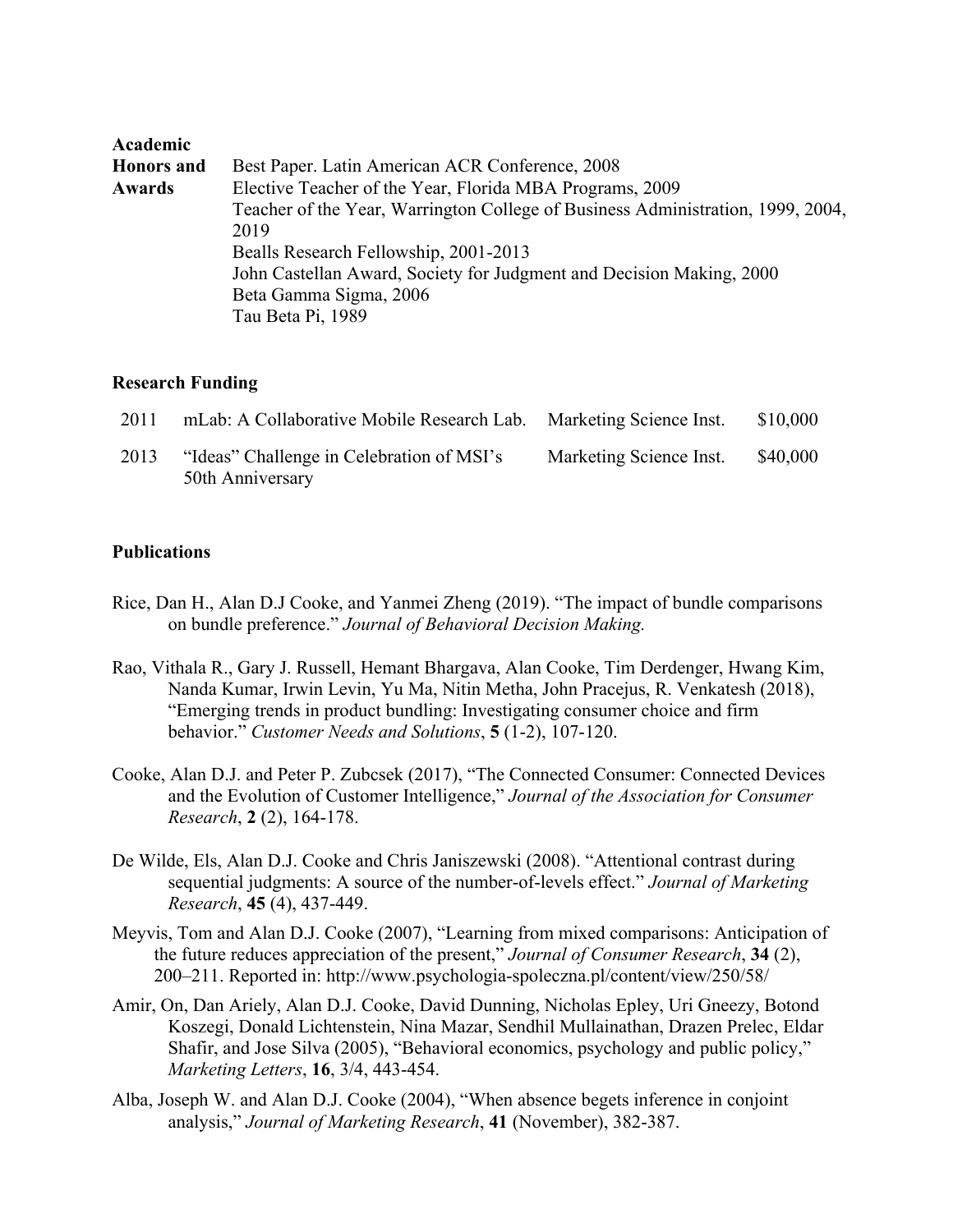- Cooke, Alan D.J., Chris Janiszewski, Marcus da Cuhna, Suzanne Nasco, and Els de Wilde (2004), "Stimulus context and the formation of consumer ideals," *Journal of Consumer Research* **31** (June), 112-124.
- Janiszewski, Chris, Tim Silk, and Alan D.J. Cooke (2004), "Different scales for different frames: The role of subjective scales and experience in explaining attribute framing effects. *Journal of Consumer Research,* **30** (3) 311-325. (Lead article.)
- Cooke, Alan D.J., Harish Sujan, Mita Sujan, and Barton A. Weitz (2002), "Marketing the unfamiliar: The role of context and item-specific information in electronic agent recommendations," *Journal of Marketing Research* **39**, 488-497.
- Cooke, Alan D.J., Tom Meyvis, and Alan Schwartz (2001), "Avoiding future regret in purchasetiming decisions," *Journal of Consumer Research,* **27**, 447-459.
- Mellers, Barbara A., Alan Schwartz, and Alan D.J. Cooke (1998), "Judgment and decision making," *Annual Review of Psychology,* **49**, 447-77.
- Cooke, Alan D.J. and Barbara A. Mellers (1998), "Multiattribute judgments: Context effects in single attributes," *Journal of Experimental Psychology: Human Perception and Performance,* **24**, 496-504.
- Chechile, Richard A. and Alan D.J. Cooke (1997), "A test of generic utility: Evidence for context dependence," *Journal of Risk and Uncertainty,* **14**, 75-93.
- Mellers, Barbara A. and Alan D.J. Cooke (1996), "The role of task and context in preference measurement," *Psychological Science,* **7**, 76-82.
- Cooke, Alan D.J. and Barbara A. Mellers (1995), "Attribute range and response range: Limits of compatibility in multiattribute judgment," *Organizational Behavior and Human Decision Processes*, (1995) **63**, 187-194.
- Mellers, Barbara A., Elke U. Weber, Lisa D. Ordóñez, and Alan D.J. Cooke (1995), "Utility invariance despite labile preferences," In J. R. Busemeyer, D. L. Medin, & R. Hastie (Eds.) *Decision Making from the Perspective of Cognitive Psychology*, 221-246, Burlington, MA: Academic Press, Inc.
- Mellers, Barbara A. and Alan D.J. Cooke (1994), "Trade-offs depend on attribute range," *Journal of Experimental Psychology: Human Perception and Performance*, **20**, 1055- 1067.

#### **Papers under Review**

Irreducibility of Sensory Experiences: Dual Representations Lead to Dual Context Effects**.** (With Yanmei Zheng and Chris Janiszewski)

Noncomparable Bundle Evaluations: The Effortful Incorporation of Context. (With Dan Rice)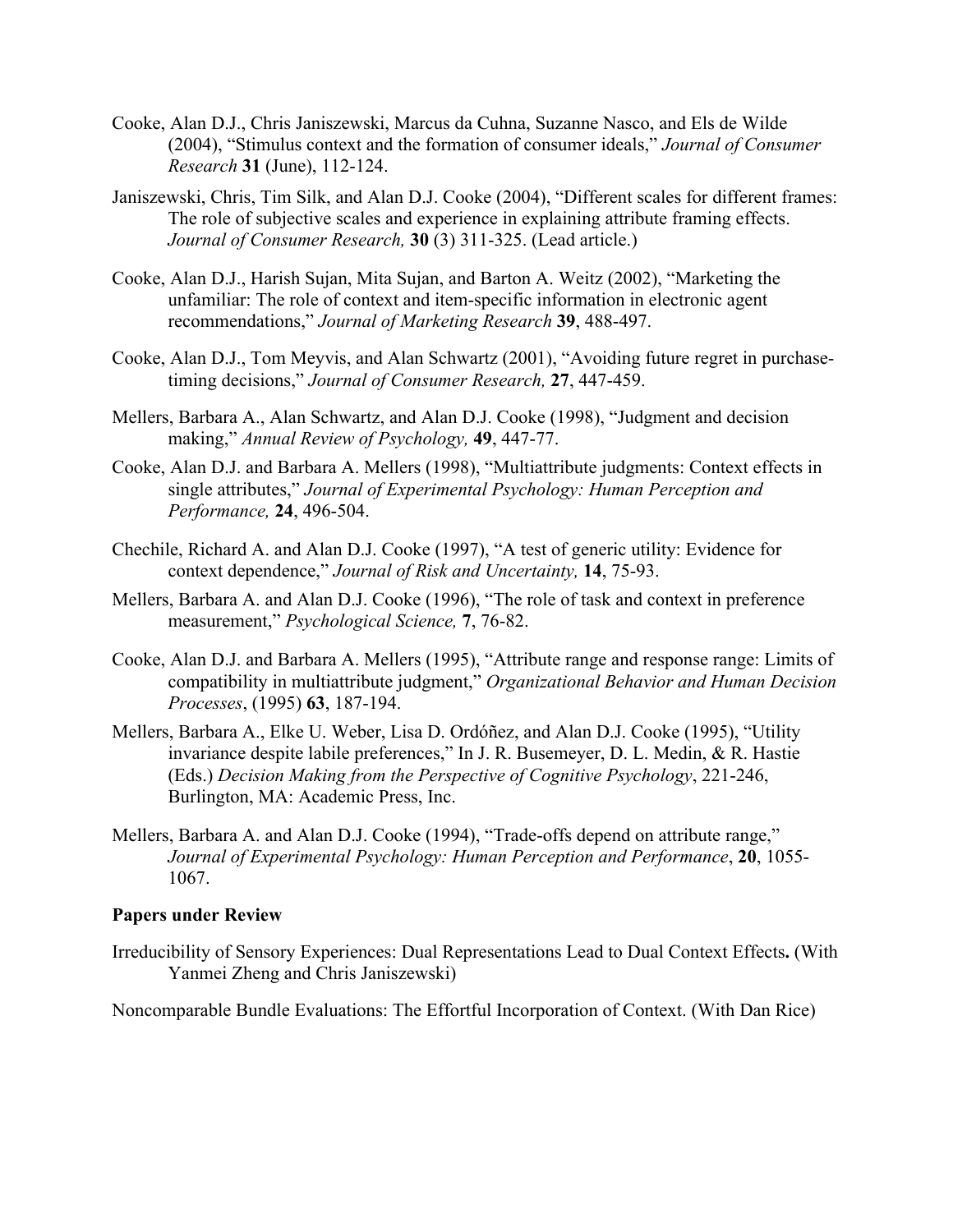### **Working Papers**

- When Expectations Backfire: How Argument Order Expectancies Influence Advertisement Efficacy. (With Joshua Clarkson.)
- The Promise and Peril of Behavioral Consumer Research Using Mobile Devices. (With Peter Zubcsek)

Advertised Reference Prices and the Effects of Comparative Offers. (With Dan Rice.)

## **Papers Presented**

- Vincent de Urquiza, C., Cooke, A. D., "Pretty in Pink? The Limits to Gender-Differentiated Targeting," Florida Undergraduate Research Association, Florida State Capitol, Tallahassee, FL, February, 2020.
- Vincent de Urquiza, C., Cooke, A. D., "Pretty in Pink? The Limits to Gender-Differentiated Targeting," Association for Consumer Research, Altlanta, GA, October, 2019.
- Cooke, A. D., Clarkson, J., Martin, N., "When Expectations Backfire: How Argument Order Expectancies Influence Advertisement Efficacy," Baylor Univ., Waco, TX, March, 2019.
- Clarkson, J. J., Cooke, A. D., Martin, N. S., Society for Consumer Psychology Annual Conference, "When Expectations Backfire: How Argument Order Expectancies Influence Advertisement Efficacy," Society for Consumer Psychology Annual Conference, Savannah, SC, March, 2019.
- Cooke, A. D., Clarkson, J., Martin, N., "When Expectations Backfire: How Argument Order Expectancies Influence Advertisement Efficacy," Stanford Univ., Palo Alto, CA, January 2019.
- Cooke, A. and P. Zubcsek. Push and Pull: The Benefits of Using Mobile Platforms for Consumer Research, Interactive Marketing Research Conference, Amsterdam, NL, March, 2018
- Cooke, A. and P. Zubcsek. Creating Customer Intelligence Through Ubiquitous Communication, Winter American Marketing Association Conference, New Orleans LA, February, 2018
- Cooke, A. and P. Zubcsek. Behavioral Science Research on and with Mobile Devices, Marketing Science Conference, Baltimore MD, June, 2015
- Cooke, A. and P. Zubcsek. Behavioral Science Research on and with Mobile Devices, EMAC Annual Conference, May, 2015
- Cooke, A. and P. Zubcsek. Behavioral Science Research on and with Mobile Devices, Munich, Ludwig Maximilliens Univ., November, 2015
- Cooke, A. and P. Zubcsek. Behavioral Science Research on and with Mobile Devices, Gainesville, FL, Institutional Review Board Annual Retreat, August. 2014
- Cooke, A. and J. Clarkson. When Expectations Backfire: The Bias of Argument Order Expectancies on Advertisement Efficacy, Louisiana State Univ. Dec. 2012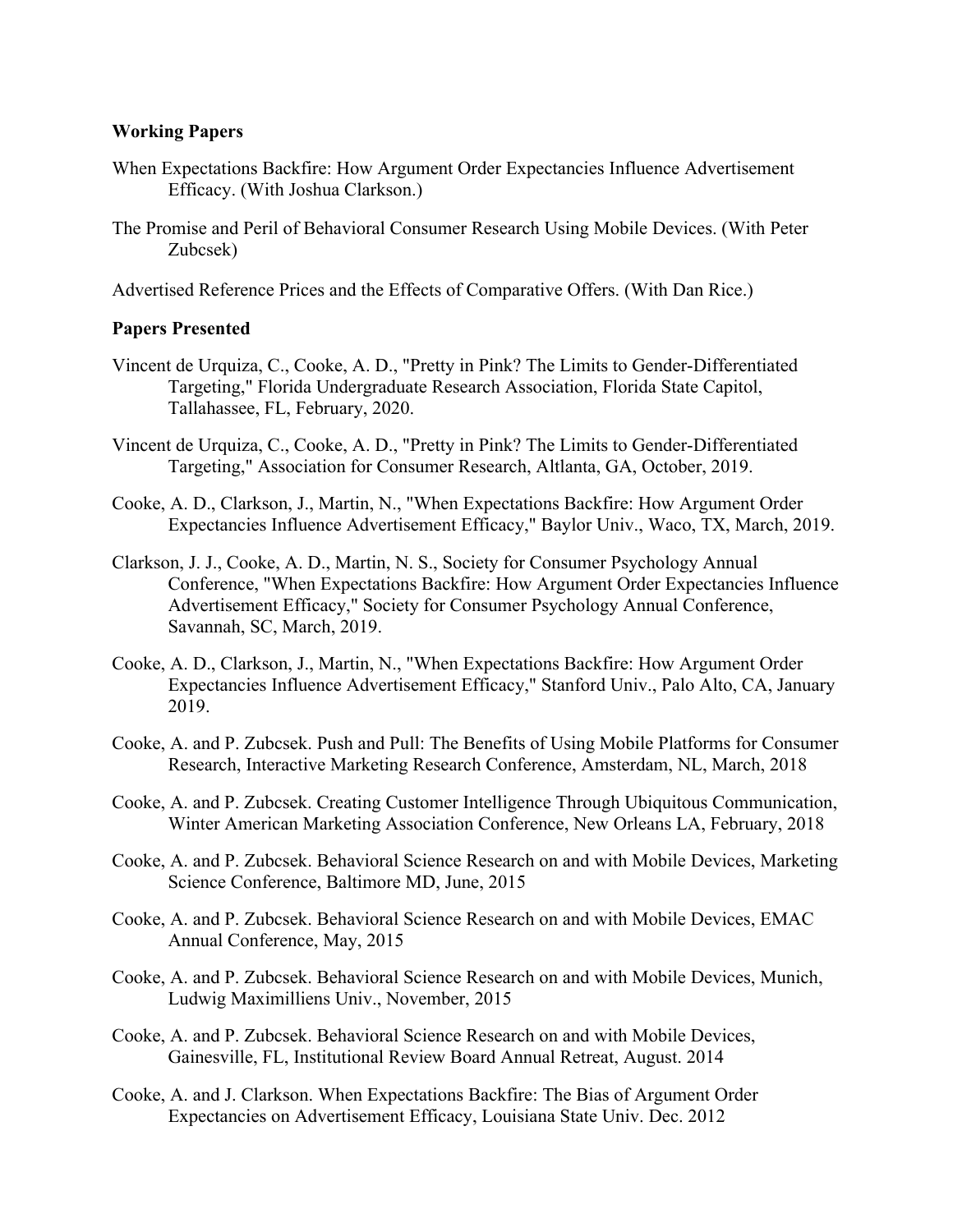- Cooke, A. and N. Munichor. Hate the Wait? Why Customers Who Wait Longer Buy More. Association for Consumer Research, Jacksonville, FL, 2010.
- Cooke, A. Learning through Comparisons. Social Psych Research Colloq., Univ. of Florida, Gainesville, FL, April 2009.
- Cooke, A. Product Bundles and the Compositional Nature of Contextual Information. Summer Research Camp, New York Univ., New York, NY, May 2008.
- Cooke, A. How Context Influences Consumer Behavior. Invited address. Haring Doctoral Symposium, Univ. of Indiana, Bloomington, IN, April 2007.
- Cooke, A. Learning through Comparison. Invited address. Dept. of Marketing, Univ. of Houston, Houston, TX, March 2007.
- Cooke, A, C. Janiszewski, and T. Silk. Different Scales for Different Frames: The Role of Subjective Scales and Experience in Explaining Attribute Framing Effects. Society for Judgment and Decision Making, Vancouver, BC, 2003.
- Cooke, A. and T. Meyvis. Learning from Mixed Feedback: The Biased Processing of Store Price Comparisons, Association for Consumer Research, Atlanta, GA, 2002.
- Cooke, A and S. Nasco. Agent Overweighting of Attribute Importance Information, Society for Judgment and Decision Making, Orlando, FL, 2001.
- Cooke, A., H. Sujan, M. Sujan, and B. Weitz. Marketing the Unfamiliar: The Role of Context and Item-Specific Information in Electronic Agent Recommendations. Invited address, Vanderbilt University.
- Cooke, A. and T. Meyvis. Evaluating Choices: The Effect of Mixed Feedback, Society for Judgment and Decision Making, New Orleans, LA, 2000.
- Cooke, A. and C. Pecheux. Understanding Variety Seeking in Assortment Preference, Association for Consumer Research, Salt Lake City, UT, 2000.
- Cooke, A. and C. Pecheux. Understanding Variety Seeking in Assortment Preference, Behavioral Decision Research in Management, Tucson, AZ, 2000.
- Cooke, A., H. Sujan, M. Sujan, and B. Weitz. Marketing the Unfamiliar: The Role of Context and Item-Specific Information in Electronic Agent Recommendations, Invited presentation, Penn State Univ. State College, PA, 2000.
- Cooke, A., H. Sujan, M. Sujan, and B. Weitz. Marketing the Unfamiliar: The Role of Context and Item-Specific Information in Electronic Agent Recommendations, INFORMS: Marketing and the Internet Conference, Los Angeles, California, 2000.
- Cooke, A., A. Schwartz, and T. Meyvis. Avoiding Regret in Sequential Decisions. Social Psychology Colloquium, Gainesville, Florida, 1999.
- Cooke, A., A. Schwartz, and T. Meyvis. When Do People Avoid Regret? University of Florida Winter Retreat, Gainesville, Florida, 1998.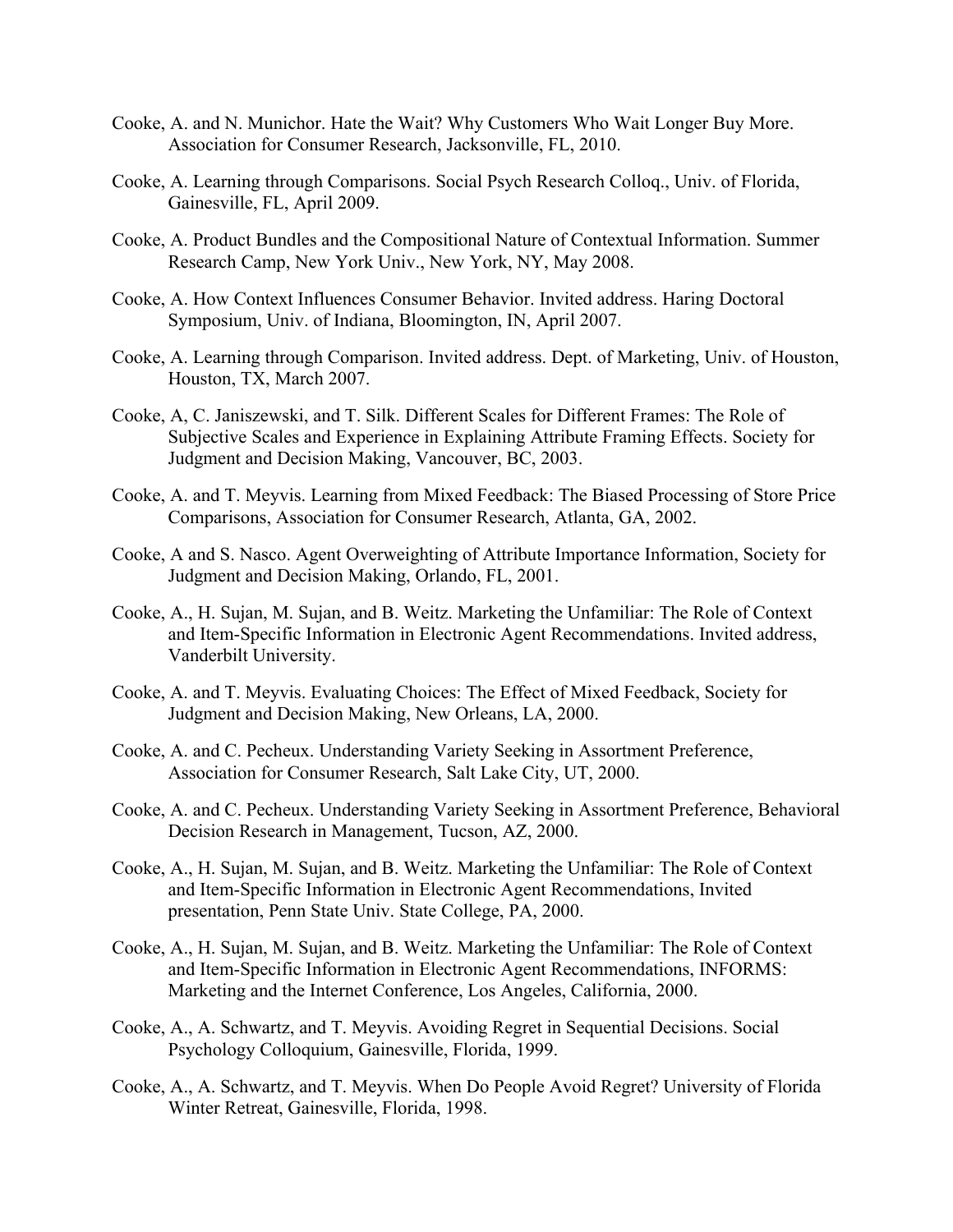| <b>Teaching</b>                       | Marketing Principles (Undergraduate)                                                                                                                                                                                                                                                                                                                                                                                                                                                                                                                                                                                                                                                                                             |  |  |
|---------------------------------------|----------------------------------------------------------------------------------------------------------------------------------------------------------------------------------------------------------------------------------------------------------------------------------------------------------------------------------------------------------------------------------------------------------------------------------------------------------------------------------------------------------------------------------------------------------------------------------------------------------------------------------------------------------------------------------------------------------------------------------|--|--|
| <b>Experience</b>                     | Consumer Behavior (Undergraduate)                                                                                                                                                                                                                                                                                                                                                                                                                                                                                                                                                                                                                                                                                                |  |  |
|                                       | Human Factors Psychology (Undergraduate)                                                                                                                                                                                                                                                                                                                                                                                                                                                                                                                                                                                                                                                                                         |  |  |
|                                       | Customer Analysis (MBA and Professional MBA)                                                                                                                                                                                                                                                                                                                                                                                                                                                                                                                                                                                                                                                                                     |  |  |
|                                       | Introduction to Electronic Commerce (Professional MBA)                                                                                                                                                                                                                                                                                                                                                                                                                                                                                                                                                                                                                                                                           |  |  |
|                                       | Electronic Commerce and Marketing (MBA)<br>Customer Relationship Management (MBA and Professional MBA)                                                                                                                                                                                                                                                                                                                                                                                                                                                                                                                                                                                                                           |  |  |
|                                       |                                                                                                                                                                                                                                                                                                                                                                                                                                                                                                                                                                                                                                                                                                                                  |  |  |
|                                       | Consumer-Centered Product Design (MBA for Engineers and Scientists)                                                                                                                                                                                                                                                                                                                                                                                                                                                                                                                                                                                                                                                              |  |  |
|                                       | Judgment and Decision Making (PhD)                                                                                                                                                                                                                                                                                                                                                                                                                                                                                                                                                                                                                                                                                               |  |  |
|                                       | Programming for Behavioral Scientists (PhD)                                                                                                                                                                                                                                                                                                                                                                                                                                                                                                                                                                                                                                                                                      |  |  |
|                                       | Experimental Design and Analysis (PhD)                                                                                                                                                                                                                                                                                                                                                                                                                                                                                                                                                                                                                                                                                           |  |  |
|                                       |                                                                                                                                                                                                                                                                                                                                                                                                                                                                                                                                                                                                                                                                                                                                  |  |  |
| <b>Professional</b><br><b>Service</b> | Editorial Review Board, Journal of Consumer Research                                                                                                                                                                                                                                                                                                                                                                                                                                                                                                                                                                                                                                                                             |  |  |
|                                       | Guest Area Editor, Marketing Science                                                                                                                                                                                                                                                                                                                                                                                                                                                                                                                                                                                                                                                                                             |  |  |
|                                       | Program Committee, Association for Consumer Research, 2005, 2007                                                                                                                                                                                                                                                                                                                                                                                                                                                                                                                                                                                                                                                                 |  |  |
|                                       | Ad-hoc Reviewer: Journal of Marketing Research, Organizational Behavior and<br>Human Decision Processes, Marketing Science, Journal for Consumer<br>Psychology, Marketing Letters, Journal of Retailing, Psychological Reports,<br>Association for Consumer Research, Society for Judgment and Decision<br>Making, Society for Consumer Psychology Dissertation Competition, Journal<br>of Experimental Psychology: Human Perception and Performance, Subjective<br>Probability and Decision Making, Behavior Research Methods, Instruments,<br>and Computers, Information Systems Research, Decision, Risk and<br>Management Science, National Science Foundation, Social Sciences and<br>Humanities Research Council of Canada |  |  |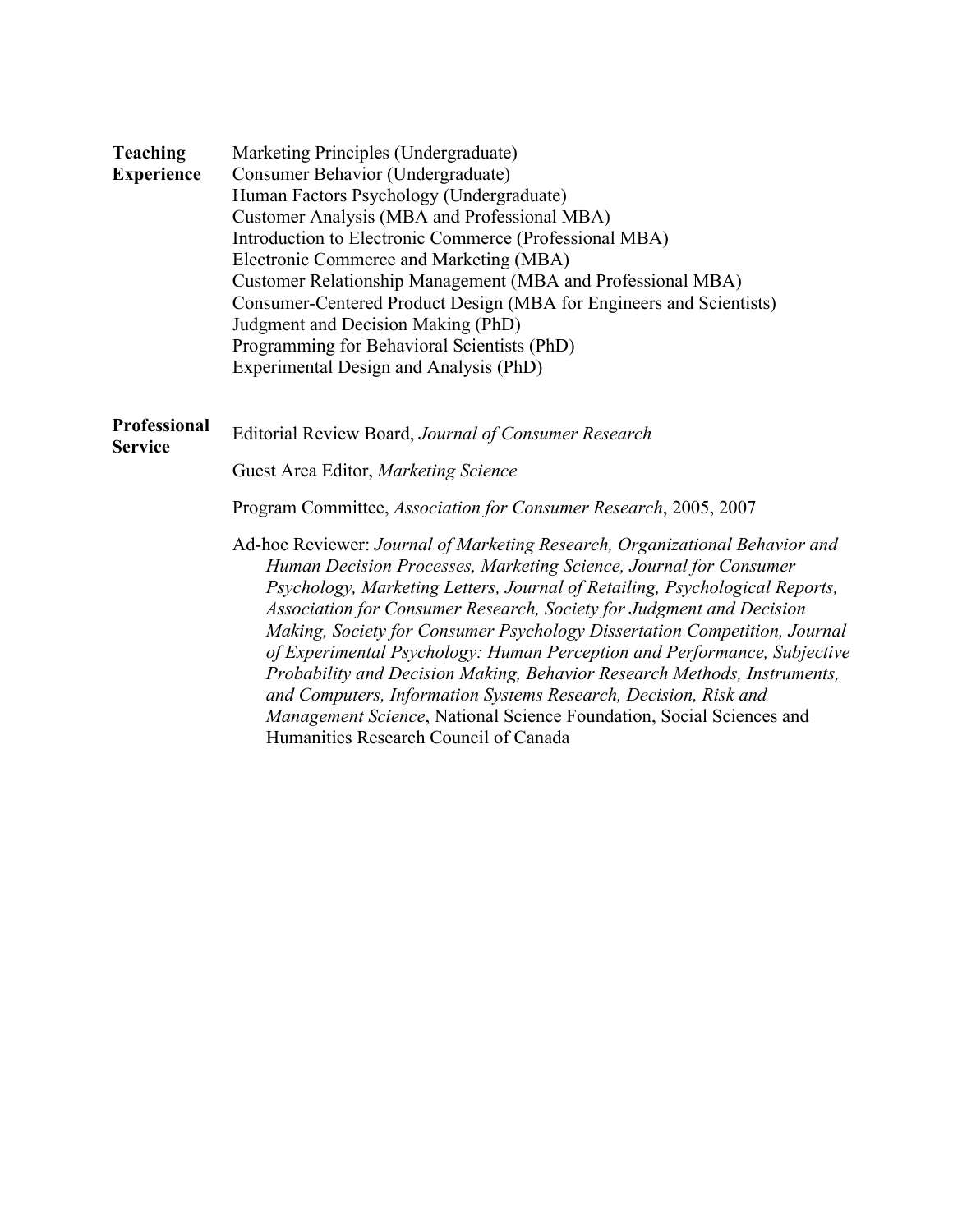| <b>Advisory</b>   |                                                         |
|-------------------|---------------------------------------------------------|
| <b>Committees</b> |                                                         |
| Dissertation      | Stijn van Osselear, completed 1998                      |
| Committees:       | Tom Meyvis, completed 2001                              |
|                   | Velitchka Kaltcheva, completed 2001                     |
|                   | Marcus da Cuhna, completed 2003                         |
|                   | Tim Silk, completed 2004                                |
|                   | Els de Wilde (co-chair), completed 2004                 |
|                   | JoAndrea Hoegg, completed 2006                          |
|                   | Dan Rice (Chair), completed 2008                        |
|                   | Julia Belyavsky, completed 2008                         |
|                   | Chul Jeong, completed 2009                              |
|                   | Natalia Buta, completed 2010                            |
|                   | Melissa Minor (co-chair), completed 2011                |
|                   | Ryan Wang, completed 2013                               |
|                   | Semih Yilmaz, completed 2015                            |
|                   | Ronen Shay, completed 2015                              |
|                   | Hyunjoo Oh, completed 2016                              |
|                   | Yanmei Zheng, completed 2016                            |
|                   | Morgan Conway, completed 2018                           |
|                   | Gillian Wheat, expected 2020                            |
|                   |                                                         |
| <b>Masters</b>    | Kimberly Rutkin (Interior Design), competed 2005        |
| Committees:       | Jeffrey Miller (Educational Psychology), completed 2005 |
|                   | Cristina Popescu (Communications), completed 2008       |
| Undergraduate     | Brian Aull, completed 1999                              |
| Honors:           | Laura Kochansky, completed 2005                         |
|                   | Katlyn Cava, completed 2011                             |
| Undergraduate     | Lauren Kaplus, completed 2001                           |
| Scholars          | Laura Kochansky, completed 2005                         |
| Projects:         | Caitlin Sileo, completed 2011                           |
|                   | Michelle Nastir, completed 2015                         |
|                   | Camila Vincent de Urquiza, completed 2019               |
| McNair            |                                                         |
| Fellowship        | Jerod Watson, completed 2007                            |
| Mentor:           |                                                         |